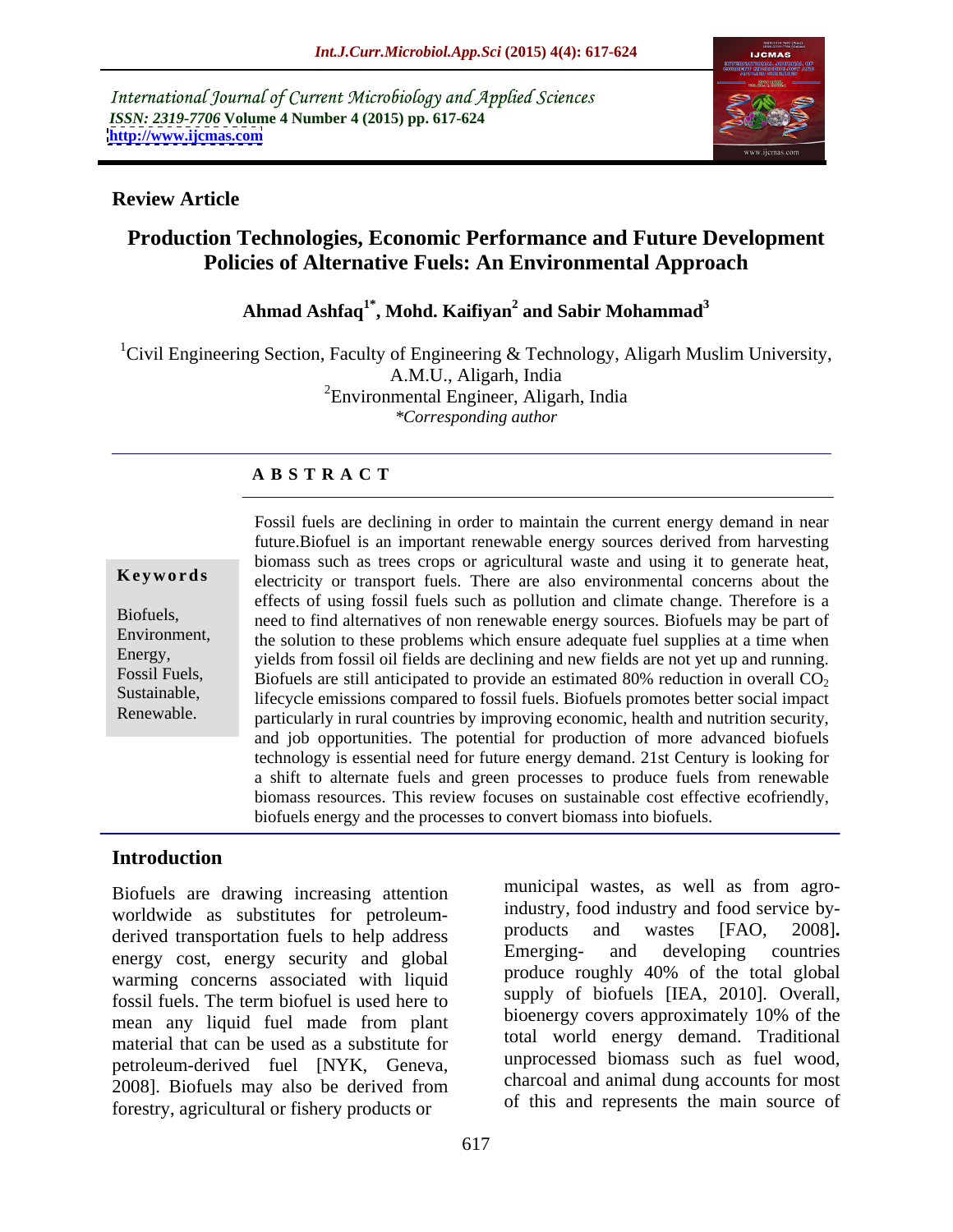energy for a large number of people in Most of the LCA studies emphasis on the developing countries who use it mainly for comparison of primary energy and cooking and heating [IEA, 2010]. A first- greenhouse effect of biofuels against its generation fuel is generally one made from fossil-equivalent fuels, e.g. biodiesel vs. sugars, grains, or seeds, i.e. one that uses diesel. Majority of the studies revealed only a specific (often edible) portion of the biofuels as above-ground biomass produced by a plant, friendlier option in comparison to fossil fuel and relatively simple processing is required [Kim and Dale, 2008] but the calculated to produce a finished fuel. Second- indicator values vary from one study to generation fuels are generally those made another.Even with the discrepancy among from non-edible lignocellulose biomass, the indicator values, the GHG saving either non-edible residues of food crop appears to be positive value for all the first production (e.g. corn stalks or rice husks) or non-edible whole plant biomass [NYK Geneva, 2008]. Biofuels may be of special interest in many developing countries for **feedstocks** several reasons. Climates in many of the countries are well suited to growing A relatively recently popularized biomass. The potential for producing rural classification for liquid biofuels includes income by production of high-value "first-generation" and "second-generation" products (such as liquid fuels) is attractive. The potential for export of fuels to industrialized-country markets also may be appealing. Expansion of biofuels production and use also raises some concerns, the most First generation biofuels have been important among which may be diversion of considered for a long time as prominent land away from use for food, fiber, alternatives to conventional fossil fuels preservation of biodiversity or other important purposes. [NYK Geneva, 2008]. security, carbon savings, reduced reliance on Under the force of society demands and crude oil imports and rural development voluntary initiatives such as Responsible opportunities [IEA, 2010]. To date, the cost Care, chemical industries are urged to of biodiesel production remains fairly high, consider environmental, health and (E H S) but it can be reduced by developing more aspects when developing a new process advanced innovative technologies, using co- [Hook, 1996]. The available analysis on safety and health in biofuel production is reaction and increasing feedstock yields scarce despite its great importance to human [Demirbas, A. 2008]. The market for [Jeerawongsuntorn et al. 2011]. The matrix biodiesel can create numerous is simple and suitable for the R&D stage as detailed information on the process is not income in the local and regional economy, required. For health analysis, the available increased employment, rural growth and studies focused only on the health impacts poverty reduction. Given that biodiesel is upon biofuel consumption, Life Cycle Assessment (LCA) is commonly used to many developing countries evaluate impacts of life cycle and production [NurmukhanbetovaG, et.al.2012]. Another chain under the environmental framework. In problem is associated with the release of ones for a large number of people in Most of the LCA studies emphasis on the cooling and besting lifts. 2010). A first, greentons effect of botologic space is the people of the entire of the studies emphasis on the studies

comparison of primary energy and a more environmentally generation biofuels [Havlík et al, 2011].

### **Types of biofuels on the basis of feedstocks**

A relatively recently popularized fuels **(Table 1.Biofuel classification)**

# **First Generation Biofuels**

First generation biofuels have been which have the potential to provide energy solvents to facilitate the processing of the biodiesel can create numerous socioeconomic benefits associated with produced from common biomass material, many developing countries  $NurnukhanbetovaG,$ problem is associated with the release of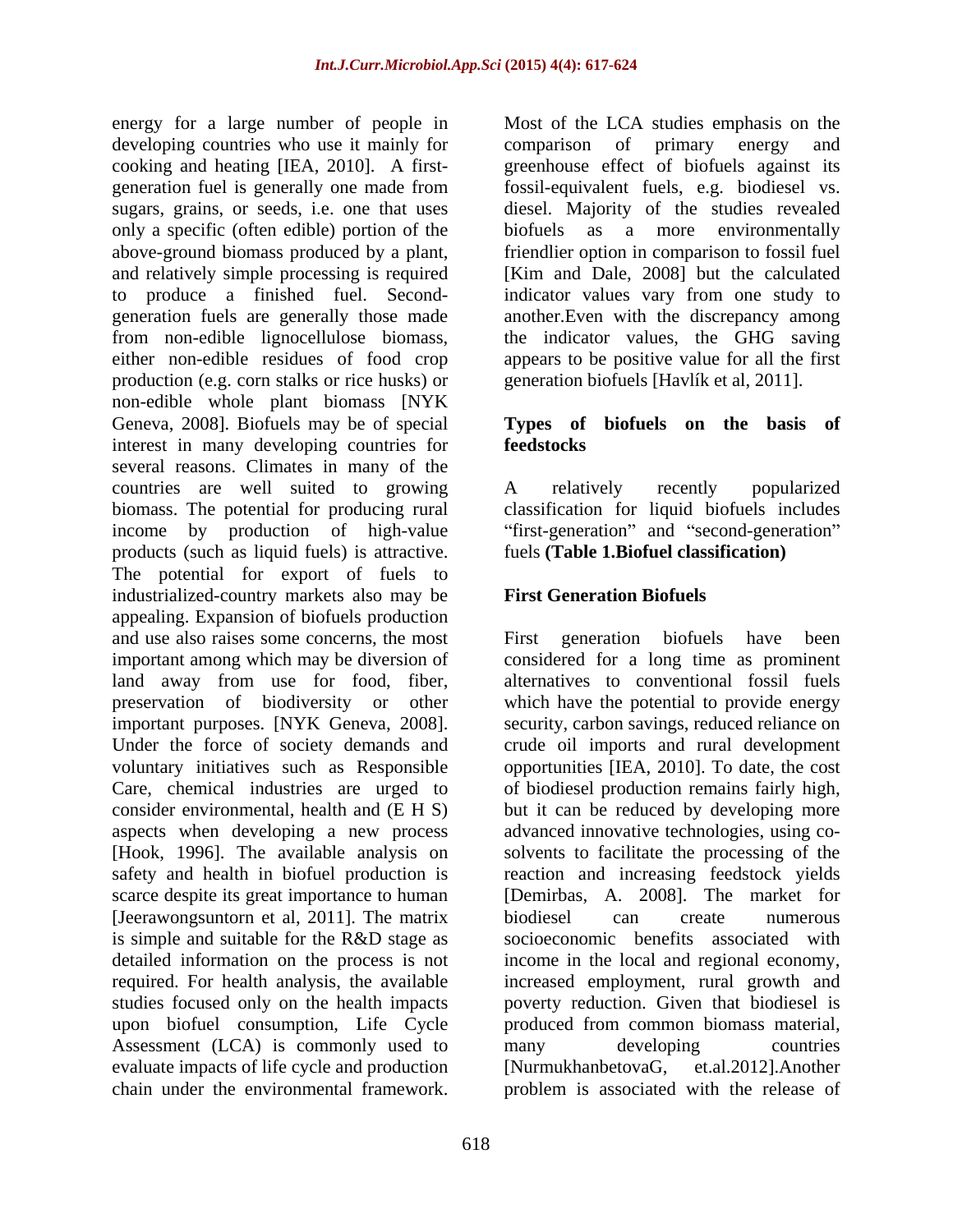nitrous oxide (NOx) upon combustion of the no first-generation analogs. The other biofuels (Table 2: Pros and cons of first generation biofuels) made from the crops fed with nitrogen-based fertilizers [IPCC, Unrefined fuels, such as pyrolysis oils, are 2007]. Main environmental benefits of using also produced thermo chemically, but these bioethanol are associated with its ready require considerable refining before they can availability, renewability and be used in engines [NYK Geneva, 2008]. biodegradability [Demirbas, A. 2006]. Bioethanol has also high evaporation heat, octane number and flammability, so when it is added to unleaded gasoline it improves The conventional production technology for engine performance, increases the first generation biodiesel is called combustibility and reduces exhaust transesterification process. In the process, emissions [Najafi, et al 2009]. Although, ethanol is much cleaner than biodiesel, to form esters of fatty acids as product compared to conventional energy sources, it biodiesel and glycerol as by-products. There saves only 50–60% of carbon emissions and cannot be regarded as carbon-neutral [Bothast, R. J. 2005]. Overall, biofuel projections in the developing world are uncertain due to small production rates in Base-catalysed and enzymatic trans recent years and high processing cost. Therefore, the controversy surrounding biofuels has attracted attention to advanced wt.% whereas acid-catalysed process can be second and third generation biofuels which used on the oil reactant with FFA higher can be produced in a more sustainable than 10 wt.% such as waste cooking oil. fashion with a zero or even negative net  $CO<sub>2</sub>$  [Liew W. H. et al 2013]. For second impact [Nurmukhanbetova G. et.al. 2012]. eeneration biofuel, the lignocellulose

Second-generation biofuels produced from three categories, namely physical lignocellulosic biomass, enabling the use of lower-cost, non-edible feedstocks, thereby or butanol would be made via biochemical Second-generation thermochemical biofuels chemical processes are liquefaction, may be less familiar to most readers than pyrolysis, gasification and direct second-generation ethanol, because there are

thermochemical biofuel is green diesel, for which there is no obvious fossil fuel analog.

### **Technologies of Biofuel Production**

**Second-Generation Biofuels** refinery. The biomass conversion limiting direct food vs. fuel competition. technology matrix). Physical conversion Second-generation biofuels can be further normally acts as pre-treatment process classified in terms of the process used to which prepares the raw biomass into more convert the biomass to fuel: biochemical or process-able forms by chopping, grinding thermochemical. Second-generation ethanol and drying prior to the downstream processing, while all other second- employs heat to transform the complex generation fuels discussed here would be molecule (biomass) into small molecules made via thermochemical processing. and energy. The examples of thermo triglycerides react chemically with alcohols are four basic methods of transesterification, namely base-catalysed, acid-catalysed, enzymatic and supercritical (using methanol or methanol/co-solvent) transesterification. Base-catalysed and enzymatic trans esterification are mainly used on oil reactant with free fatty acids (FFA) less than 0.5 generation biofuel, the lignocellulose feedstock is normally processedin biorefinery. The biomass conversion technologies can be widely divided into three categories, namely physical conversion, thermo-chemical conversion and bio-chemical conversion (Table 3: Biofuel processes. Thermo-chemical process chemical processes are liquefaction, pyrolysis, gasification and direct combustion. After the biomass is converted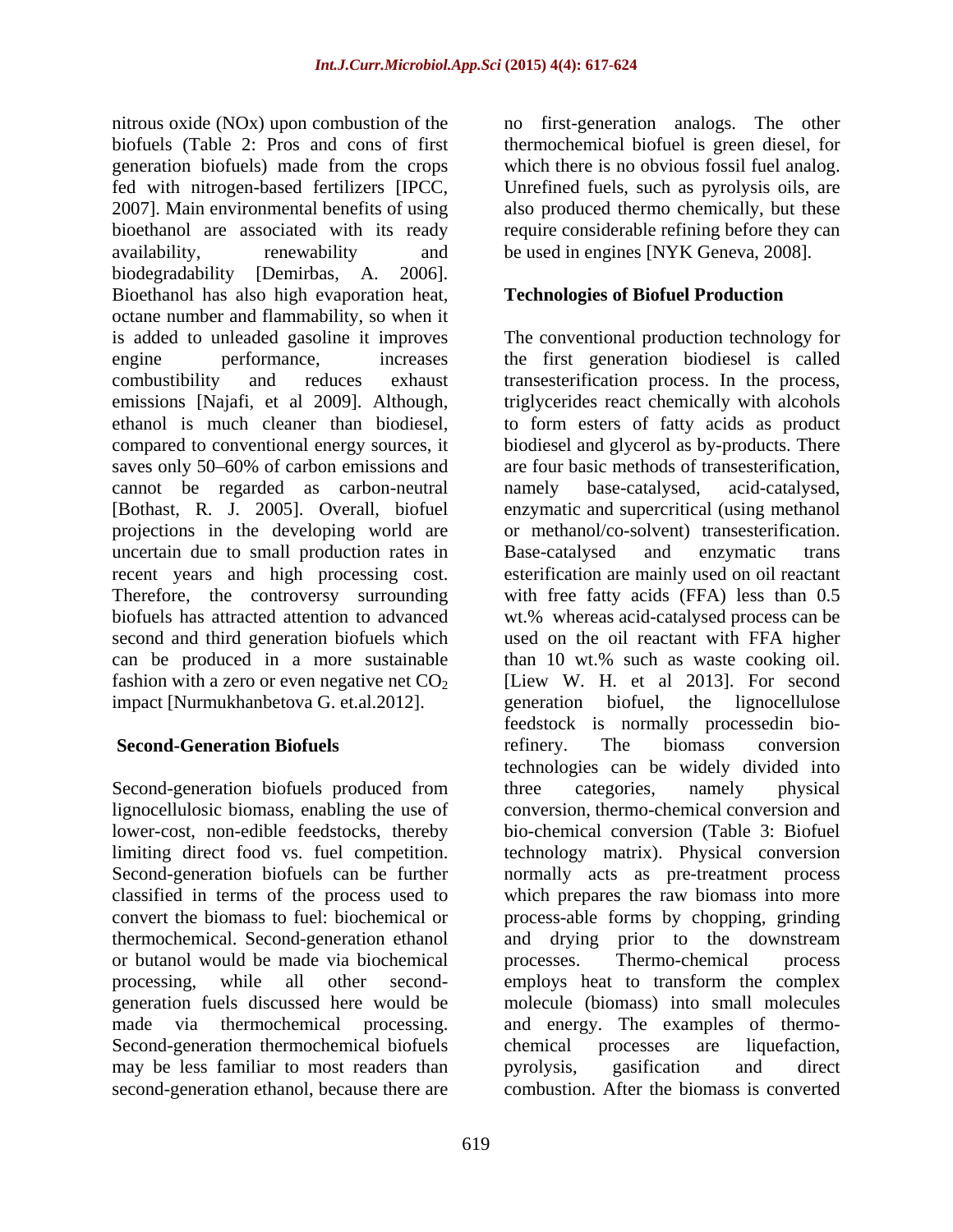to intermediates (e.g. syngas, bio oil, etc.) via thermo-chemical processes, the [Sun et al 2011]. intermediates are then further converted to wide range of synthetic biofuels (e.g. dimethyl ether, methanol, ethanol, etc.). economically viable technology [LiewW. H.

The actual economic growth of biofuel agricultural crops tend to rise. For this production lies on the overall economic performance of the plant. The economic biofuels from non-food crops, such as wood performance can be evaluated through or grasses, will not necessarily eliminate the techno-economic analysis, which combines competition between food and fuel biofuels the economic analysis with the technological have not generally been competitive with assessment.For the first generation biofuel, fossil fuels without active government the main economic barrier is the cost of support to promote their development and feedstock due to the usage of expensive subsidies their use, even at high crude oil vegetable oil. Even with the credit in GHG emission reduction, the cost of biodiesel production accounts to at least 1.5 times higher than petroleum fuel [Zhang et al 2003]. The technologies for the production of second generation biofuels are yet to be longstanding concern in many countries. considered as mature technologies and its techno-economic performances are under prices have increased the incentive to active studies. It is noted that the most influential factors causing high production energy.Strong demand from rapidly cost for the second generation biofuels are developing countries, especially China and the total capital investment, followed by India, is adding to concerns over future feedstock cost, assumed contingency and energy prices and supplies. The transport plant availability [Fornell et al 2012]. For sector depends mainly on oil. Liquid the third generation, study shows that biofuels represent the main alternative biofuel production from algae with open source that can supply fuels suitable for use pond cultivation and on-site harvesting and in current vehicles, without radical changes extraction is less economically competitive

than the petroleum-based transportation fuel [Sun et al 2011].

# **Policy for Biofuel Development**

Meanwhile, biochemical conversion uses Agriculture both supplies and uses energy, living organisms to convert biomass into so agriculture and energy markets are fermented sugar, ethanol and biofuels. At closely linked. The rapidly increasing present, the energy balance of algae demand for liquid biofuels is connecting processing route is relatively poorer than agriculture and energy more closely than other type of biofuels. Therefore, more ever, both through market forces and studies and developments are highly in need government policies encouraging biofuel for making biofuel production from algae an use. Liquid biofuels such as bioethanol and et al 2013]. agricultural crops compete with fossil fuels **Economic Performance of Biofuel** for energy production also compete with **Production** *food crops for resources.When the value of* biodiesel which are derived from on energy markets Agricultural crops grown biofuel feedstocks is high, prices for other reason, producing second generation prices [FAO2008].

# **The Drivers of Biofuel Policies**

Energy Security secure access to energy is a The recent increases in oil and other energy promote alternative sources of energy.Strong demand from rapidly to transport technologies.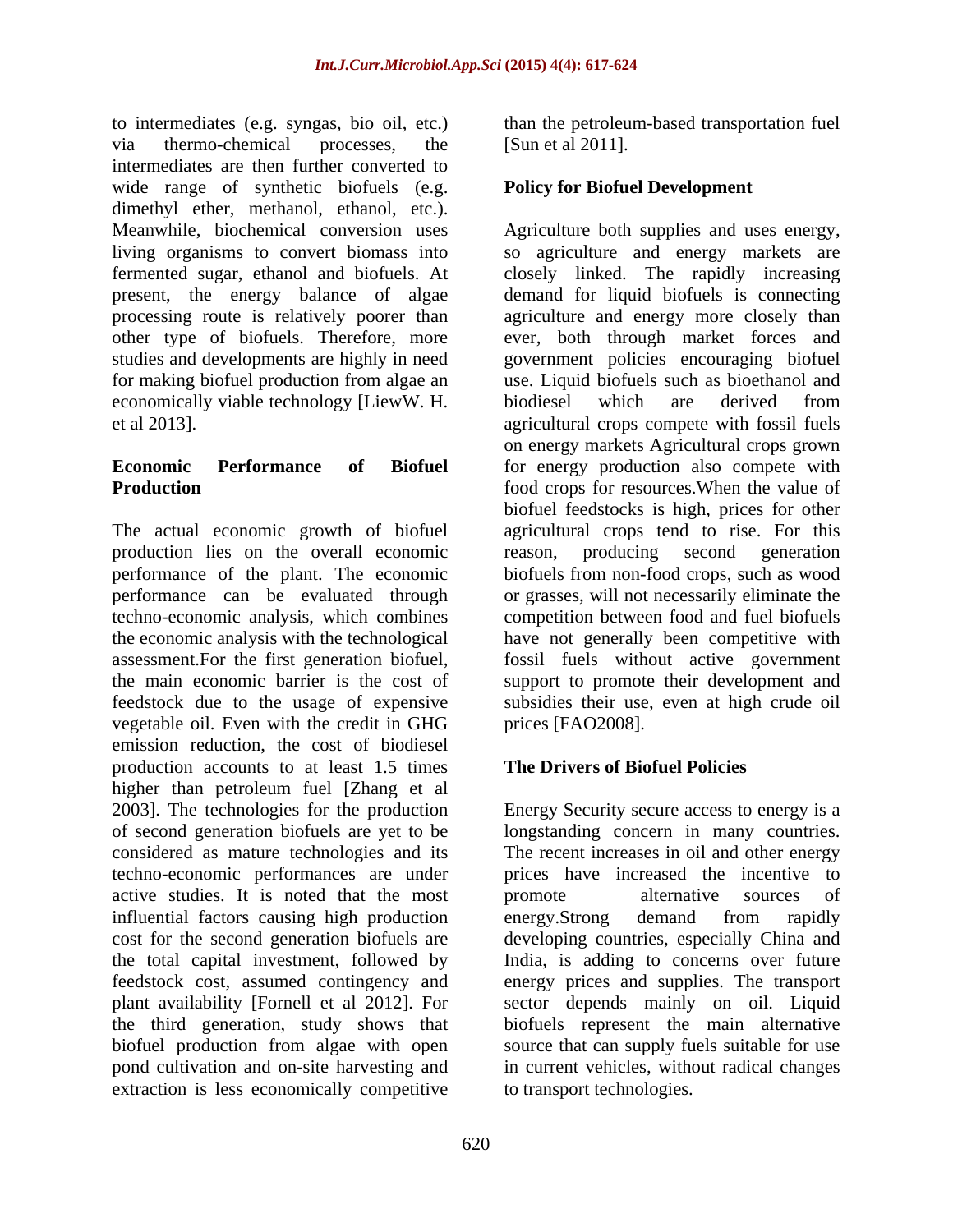| <b>S.No.</b> First-generation Biofuels<br>(from seeds, grains or sugars)                                                                                                                       | <b>Second-generation Biofuels</b><br>(from lignocellulosic biomass, such as<br>crop residues, woody crops or energy<br>grasses)                                        |
|------------------------------------------------------------------------------------------------------------------------------------------------------------------------------------------------|------------------------------------------------------------------------------------------------------------------------------------------------------------------------|
| Petroleum-gasoline substitutes<br>• Ethanol or butanol<br>fermentation of starches (sugar)<br>beets, sugar cane)                                                                               | Biochemically<br>produced petroleum-<br>by gasoline substitutes<br>• Ethanol or butanol by enzymatic<br>hydrolysis                                                     |
| Petroleum diesel substitutes<br>• Biodiesel by transesterification   gasoline substitutes<br>of plant oils, also called fatty<br>acid methyl ester (FAME) and<br>fatty acid ethyl ester (FAEE) | Thermo chemically produced petroleum-<br>• Methanol<br>• Fischer-tropsch gasoline<br>• Mixed alcohols                                                                  |
| (SME) sunflowers, coconut, palm, diesel substitutes<br>  jatropha, recycled cooking oil and  <br>animal fats<br>pure plant oils (straight vegetable oil)                                       | From rapeseed (RME), soybeans Thermo chemically produced petroleum-<br>• Fischer – tropsch diesel<br>• Dimethyl ether (also a propane<br>substitute)<br>• Green diesel |

## **Table.1** Biofuel Classification

Source: New York and Geneva, 2008,Biofuel production technologies: status, prospects and implications for trade and development.

### **Table.2** First- generation biofuels

| S.No. | <b>Pros</b>                | Cons                                                                      |
|-------|----------------------------|---------------------------------------------------------------------------|
|       | Simple<br>well-<br>and     | known   Feedstocks compete directly with crops                            |
|       | production methods         | grown for food                                                            |
|       | <b>Familiar feedstocks</b> | Production by- products need markets                                      |
|       |                            |                                                                           |
|       |                            | Scalable to smaller production High cost feedstocks lead to high-cost     |
|       | capacities                 | production (except Brazilian sugar cane                                   |
|       |                            | ethanol)                                                                  |
|       | Fungibility<br>with        | existing   Low land –use efficiency                                       |
|       | petroleum-derived fuels    |                                                                           |
|       |                            | Experience with commercial   Modest net reductions in fossil fuel use and |
|       |                            | production and use in several greenhouse gas emissions with current       |
|       | countries                  | processing methods (except Brazilian sugar)                               |
|       |                            | cane                                                                      |
|       |                            | ethanol)                                                                  |

Source: New York and Geneva, 2008, Biofuel production technologies: status, prospects and implications for trade and development.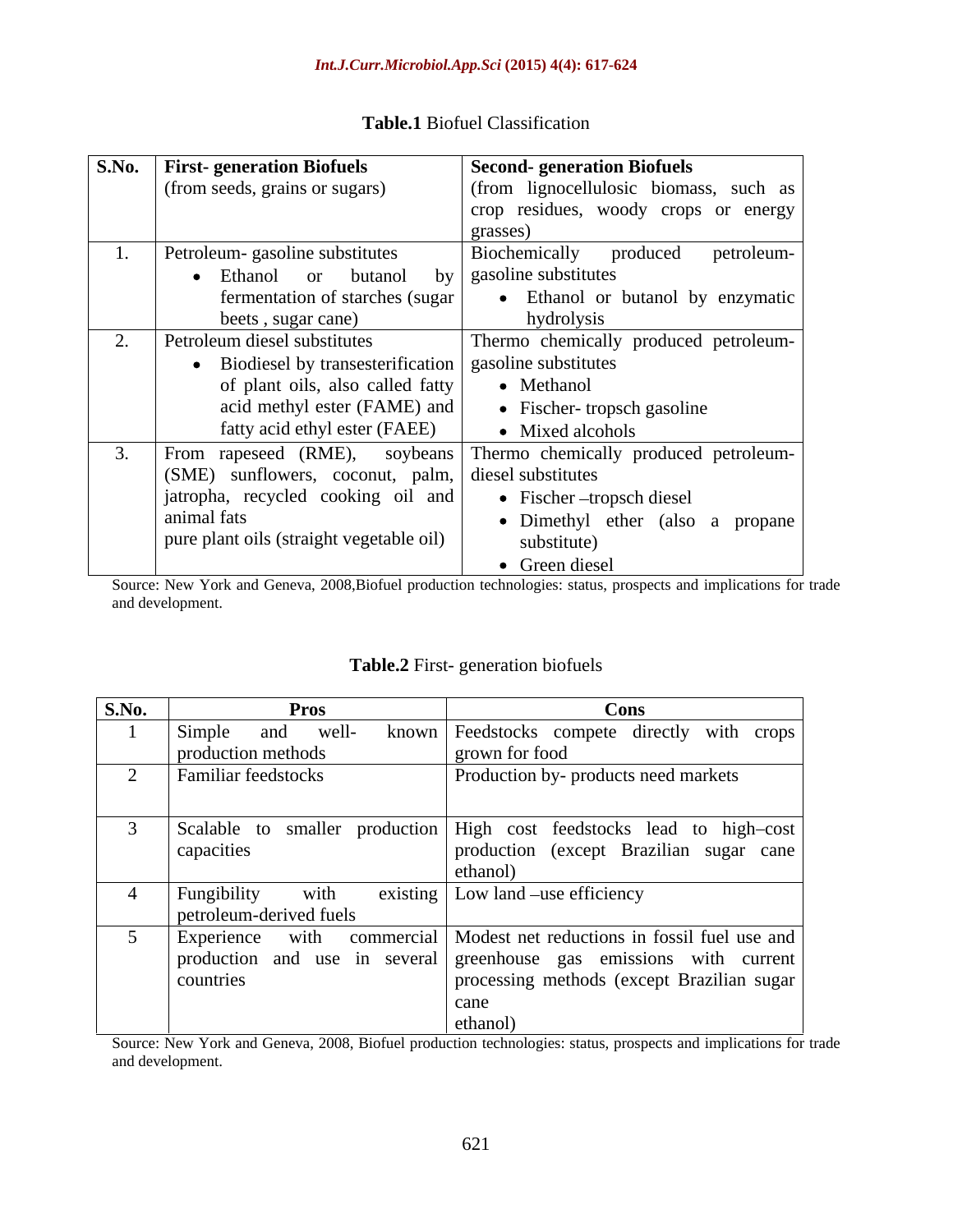|                   |         | S.No   Feedstock   Type of   Majored -use   Crops in   Crops |                     |                                             | in   Conversion                     |          | Technology   Commercial |
|-------------------|---------|--------------------------------------------------------------|---------------------|---------------------------------------------|-------------------------------------|----------|-------------------------|
| type              | biofuel |                                                              |                     | temperate tropical climes                   | technology                          | maturity | maturity                |
|                   |         |                                                              | climes              |                                             |                                     |          |                         |
| Sugar and Ethanol |         | transportation                                               | $\vert$ Corn,       | Sugarcane,                                  | Biochemical                         | High     | High                    |
| starch            |         |                                                              |                     | sugar beet,   sorghum, cassava   conversion |                                     |          |                         |
|                   |         |                                                              | wheat,              |                                             | (Fermentation)                      |          |                         |
| Oil seeds         |         | Biodiesel Transportation Soy,                                |                     |                                             | Palm, jatropha* Transesterification | High     | High                    |
|                   |         |                                                              |                     |                                             |                                     |          |                         |
| Wood**            |         | Fuelwood   Cooking,                                          | Rapeseed<br>Willow, | castor<br>  Eucalyptusacacis,   Direct      |                                     | High     | High                    |
|                   |         |                                                              |                     |                                             | combustion,                         |          |                         |
|                   | syn-gas | heating,<br>electricity                                      | poplar              | prosopis                                    |                                     |          |                         |
|                   |         |                                                              |                     |                                             | thermochemical                      |          |                         |
|                   |         |                                                              |                     |                                             | conversion                          |          |                         |
| Municipal         | Syn-gas | Heating,                                                     | $Na***$             | Na                                          | Direct                              | High     | High                    |
| and               |         | or biogas electricity                                        |                     |                                             | combustion,                         |          |                         |
| agricultural      |         |                                                              |                     |                                             | thermochemical,                     |          |                         |
| waste**           |         |                                                              |                     |                                             | anaerobic                           |          |                         |
|                   |         |                                                              |                     |                                             | digestion                           |          |                         |
| Perennial         | Ethanol | Transportation Switch                                        |                     |                                             | Biochemical                         | Low      | Nil                     |
| grasses           |         |                                                              | grass,              |                                             | (enzymatic)                         |          |                         |
| (cellulose)       |         |                                                              | miscanthus          |                                             | chemical<br>(acid                   |          |                         |
|                   |         |                                                              |                     |                                             | hydrolysis)                         |          |                         |
|                   |         |                                                              |                     |                                             | conversion                          |          |                         |

## **Table.3** Biofuel Technology Matrix

\* Crop names in italics refer to those which are not commercial yet

\*\* Wood, municipal wastes and agricultural residues can also be converted to ethanol like perennial grasses using techologies \*\*\* na not applicable

Source: Deepak Rajagopal and David Zilberman, 2007, Review of Environmental, Economic and Policy Aspects of Biofuels. The contract of the contract of the contract of the contract of the contract of the contract of the contract of the contract of the contract of the contract of the contract of the contract of the contract of the

In the long term, the International Energy Agency (IEA) foresees a significant expansion of the role of liquid biofuels for current policies and measures. [FAO. transport. From 19 million tonnes oil equivalent (Mtoe) in 2005, biofuel projections have been made in the OECD production could increase to 102 Mtoe or FAO Agricultural Outlook 2008-2017 for even 164 Mtoe in 2030 if all measures and future supply, demand, trade and prices for policies currently under discussion are ethanol and biodiesel.Significant growth is

Climate change there is increasing concern implemented. Nevertheless, even these large about human-induced climate change, and increases represent only a very small portion the effects of greenhouse gas emissions on of the total transportation energy needs in rising global temperatures. Bioenergy is 2030. In contrast, current and projected often seen as a way to reduce greenhouse production levels of crops to make biofuels gas emissions [FAO.2008]. are substantial compared to total agricultural **Biofuel Production Expected to Evolve in** could come from using more cropland for **The Future Example 2.1 and Structure biofuel** production and from improved production. Increased biofuel production yields.IEA projects an increase in the share of worldwide cropland devoted to biofuels from 1% in 2004 to 2.5% in 2030 with 2008].For the medium term, various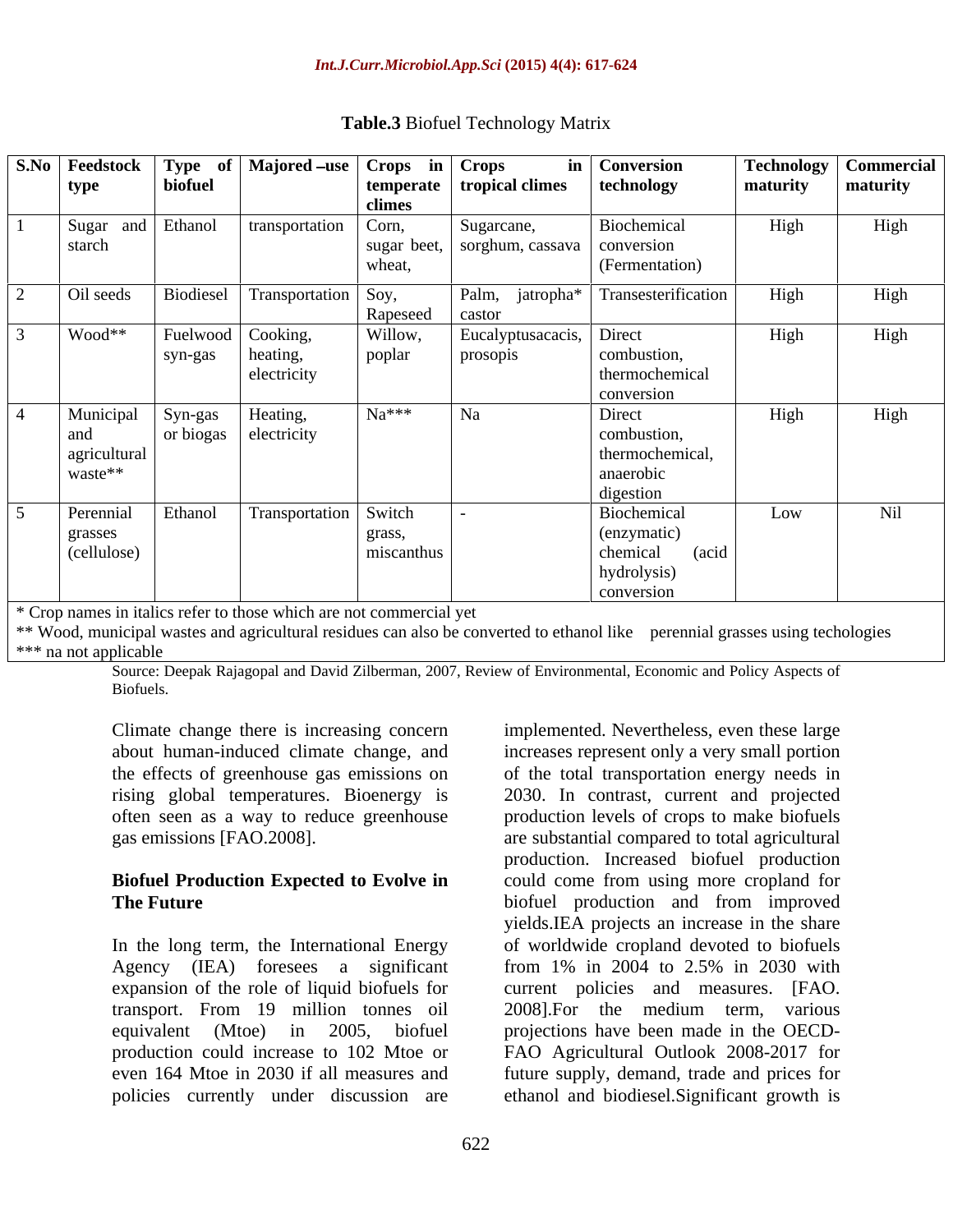also projected for biodiesel from soya in Brazil and from palm oil in Indonesia and Malaysia. In Africa and India there has been  $\overline{\text{p}}$  Food & Agriculture Organization some investment in biodiesel production (FAO): The State of Food and from jatropha. Impact of removing trade distorting biofuel policies for ethanol Impact of removing trade-distorting biofuel policies for biodiesel [FAO. 2008].

The term biofuel is used here to mean any liquid fuel made from plant material that can be used as a substitute for petroleum-derived fuel. Biofuels currently provide economic analysis, Applied Thermal approximately 1.5% of global transport fuel, as a result of rapidly increasing production Havlík, P., Schneider, U. A., Schmid, E., over the last decade. Emerging- and developing countries produce roughly 40% Aoki, K., Cara, S. D., Kindermann, G., of the total global supply of biofuels**.** Biomass production is inherently rural and labor-intensive, and thus may offer the prospects for new employment in regions where the majority of populations typically targets, Energy Policy, (39): 5690reside. The available analysis on safety and 5702. health in biofuel production is scarce despite Hook, G. (1996), Responsible care and its great importance to human. In the long term, the International Energy Agency (IEA) foresees a significant expansion of the role IEA, 2010, Paris, Sustainable Production of of liquid biofuels for transport. From 19 million tonns oil equivalent (Mtoe) in 2005, biofuel production could increase to 102 Mtoe or even 164 Mtoe in 2030 if all IPCC, 2007, Cambridge: Cambridge measures and policies currently under University Press, Changes in discussion are implemented. Atmospheric Constituents and in

- Bothast, R. J., 2005, New technologies in
- Demirbas, A., 2006, Theoretical heating and fuels. Energy Sources (28), 459
- Demirbas, A., 2008, Economic and assessment of fuel ethanol derived from environmental impacts of the liquid

biofuels. Energy, Education, Science and Technology,  $(22)$ ,  $37-58$ .

- Food & Agriculture Organization (FAO): "The State of Food Agriculture, the contract of the contract of the contract of the contract of the contract of the contract of the contract of the contract of the contract of the contract of the contract of the contract of the contract of t Biofuels:Prospects,RisksandOpportunit ies*"*<http://www.greenfacts.org/en/biofu> els.
- Fornell, R., Berntsson, T. and Asblad, A., 2012, Process integration study of a kraft pulp mill converted to an ethanol production plant - Part B: Techno-Engineering, (42): 179-190.
- Böttcher, H., Fritz, S., Skalsky, R., Aoki, K., Cara, S. D., Kindermann, G., Kraxner, F., Leduc, S., McCallum, I., Mosnier, A., Sauer, T. and Obersteiner, M., 2011, Global land-use implications of first and second generation biofuel 5702.
- credibility, Environmental health perspectives, 104: 1138-1139.
- second-generation biofuels: Potential and perspectives in major economies and developing countries.
- **References** IPCC, 2007, Cambridge: Cambridge University Press,Changes in Atmospheric Constituents Radiative Forcing, In IPCC Fourth
	- biofuel production. United States Department for Agriculture: automated HAZOP analysis: An Agricultural Outlook Forum. application for continuous biodiesel values and impacts of pure compounds in the Process Industries, (24): 412- Assessment Report.<br>Jeerawongsuntorn, C., Sainyamsatit, N. and Srinophakun, T., 2011, Integration of safety instrumented system with automated HAZOP analysis: An production, Journal of Loss Prevention 419.
	- 467. Kim, S. and Dale, B.E., 2008, Life cycle